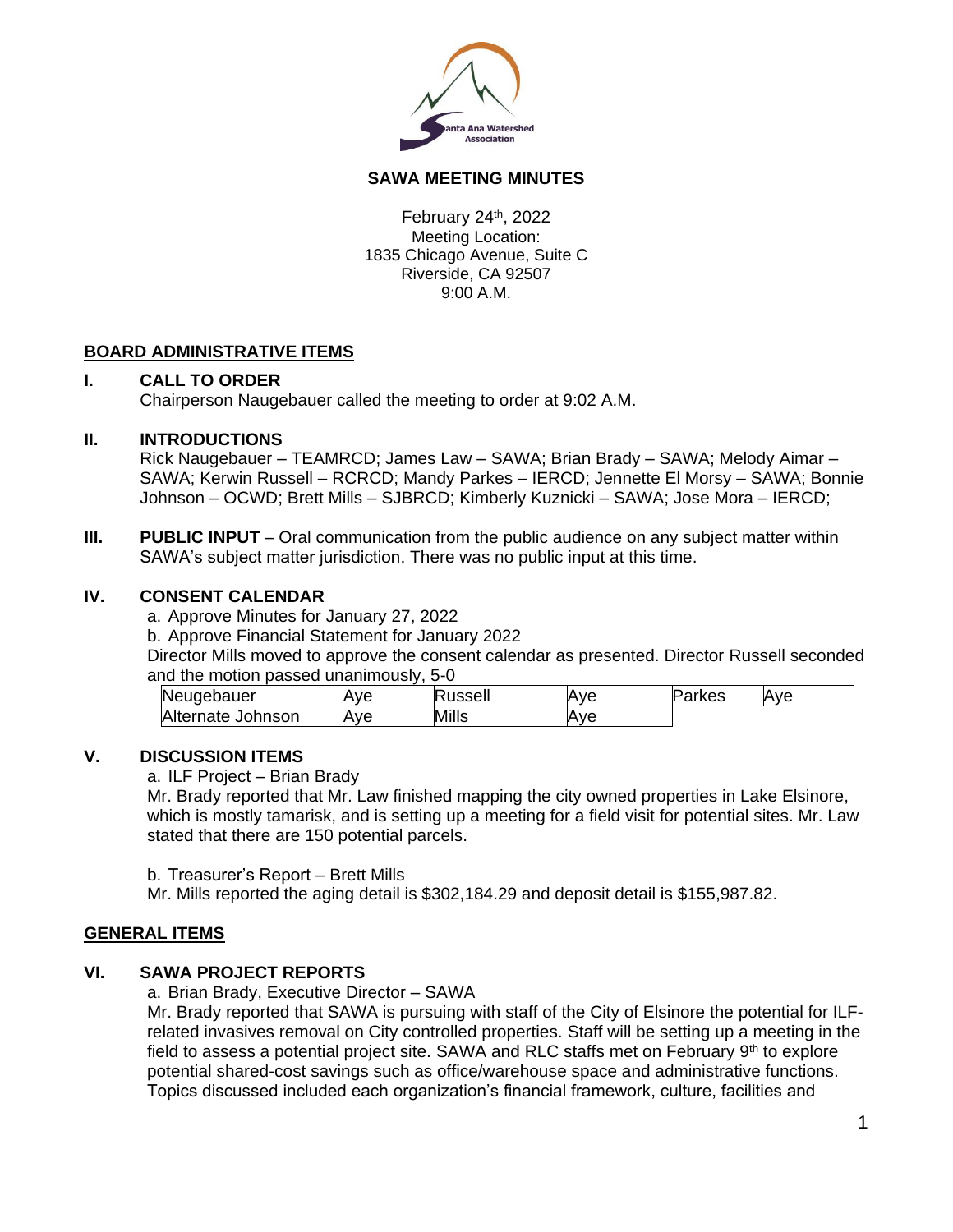assets. Participants agreed to reconvene in 60 days. In the interim, staff will be gathering more organizational data to better understand potential opportunities. SAWA staff is finalizing the draft 2022-2023 MSHCP to be submitted to the RCA.

#### b. Kerwin Russell – RCRCD

Mr. Russell reported on getting staged for reading and reaching out to Mr. Brady about upcoming projects. RCRCD is getting ready for the read and breading season.

c. Dick Zembal – OCWD Absent

d. Rick Neugebauer – Temecula-Elsinore-Anza-Murrieta RCD

Mr. Neugebauer reported that TEAMRCD has a new Director. TEAMRCD is working on grants for farm and ranch clean up and homeless counts.

#### e. Mandy Parkes – Inland Empire RCD

Ms. Parkes reported that IERCD is getting ready for forestry field work and has added new staff. Ms. Parkes attended a workday organized by Ms. Johnson at Los Rubidoux.

f. Brett Mills – San Jacinto Basin RCD

Mr. Mills reported on SJBRCD projects starting to pick up, conservation easements and mitigation projects coming.

# g. Bonnie Johnson – OCWD

Ms. Johnson reported that Washburn came out and cleaned up dead falling trees from the previous year's fire, which opened up space to plant new trees. About half of the trees planted and Ms. Parkes crew will be planting the rest.

#### h. Jennette El Morsy, Administrative Services Manager – SAWA

Ms. El Morsy reported on A/R for January invoices totaling \$223,171.48. Finalizing 2020 Financial Audit. Coordinated Defensive Driver online training for new hires. Working on IRS Form 5500 data for Retirement Plan Annual Year-end questionnaire & census. Annual FCRA Training. Submitted MSHCP/Clinton Keith FY 22-23 Budget to RCA. Hired a new HRS Restoration Technician and in the process of hiring another. Also in the process of hiring seasonal BHCO Field Assistants. Lifted CA Dept. of Public Health Mandate requirement for universal masking indoors statewide effective February 16, 2021. WHMS & MSHCP biologists participated in Wilderness CPR & First Aid Training.

#### i. James Law, Habitat Restoration Services Manager – SAWA

Mr. Law reported on new job proposals and administrative tasks including Prop 84 site management, City of Chino Hills – Palms, Carbon Canyon Fire Safe Council arundo treatments, ILF, SARB work group, homeless solutions collaborative and CA recycle grant. Mr. Law also updated on other work within individual member agencies jurisdictions:

- Temecula-Elsinore-Anza-Murrieta RCD: The HRS Dept. conducted homeless monitoring, Riv. Flood Lake Elsinore Outlet Channel.
- Riverside-Corona RCD: The HRS Dept. conducted treatments at Prop 84, SAWPA Van Buren Bridge, Quail Run Phase II, Riv. Flood Line C, HH and Temescal Canyon 3M 2.86.
- Inland Empire RCD: The HRS Dept. conducted treatments at Prop 84, San Timoteo, Carbon Canyon Palms, HH and SBVMWD.
- San Jacinto Basin RCD: The HRS Dept. conducted treatments at Wolfskill.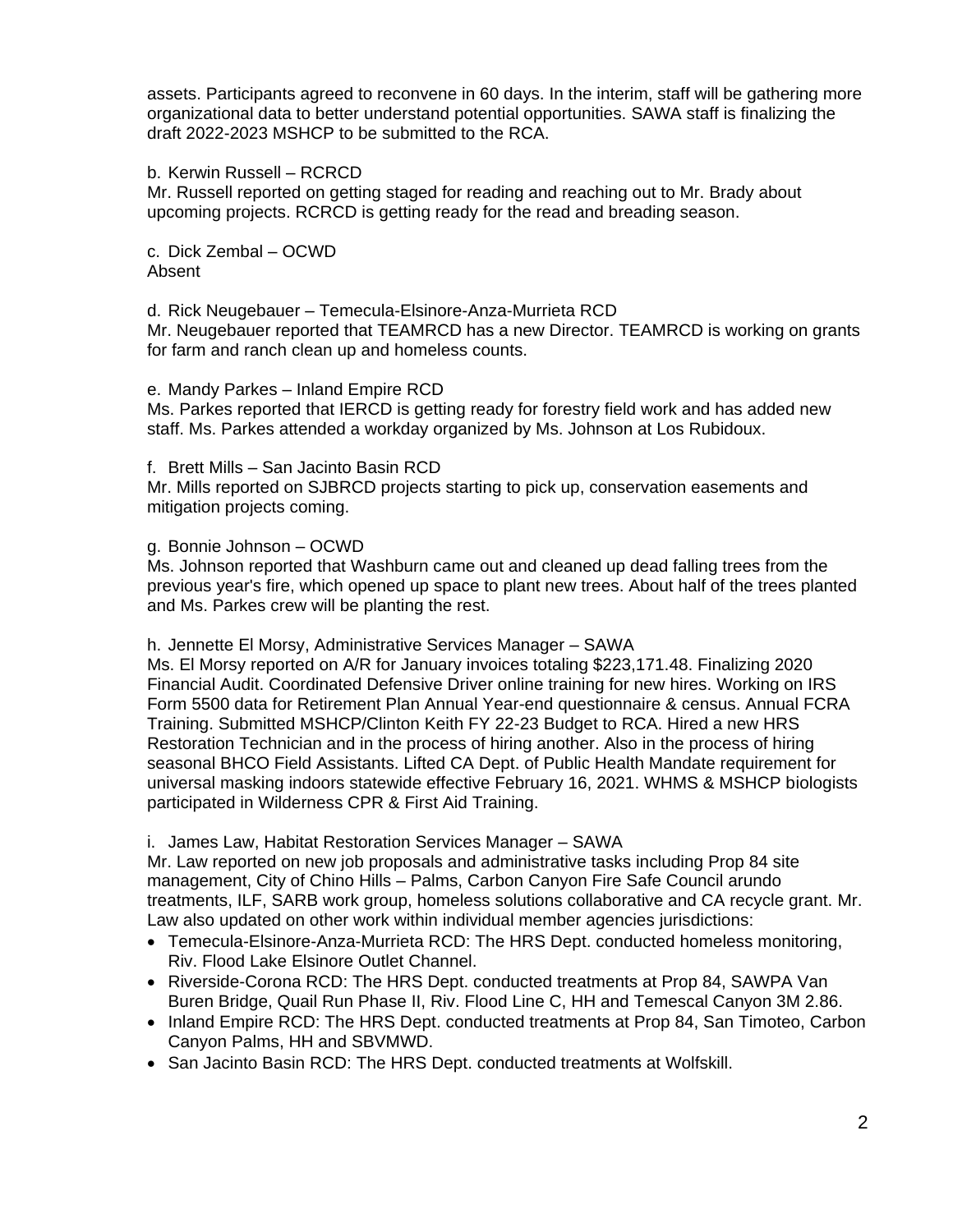• Orange County Water District: The HRS Dept. conducted treatments at Prop 84, Santiago Phase II and Irvine Park.

j. Melody Aimar, Biological Monitoring Programs Manager – SAWA

Ms. Aimar reported on MSHCP Dept. Monthly WRC MSHCP Management and Monitoring Coordination Meeting. Presentation: *"Harnessing the Power of Ecological Networks for Biodiversity Conservation: A case study on native California plants and lepidopterans"*. Staff working from home, staggering in office, using personal vehicles and SAWA trucks. Mr. Campanella managing remote workflow. Monthly Leads and All-hands meeting via Zoom. Ms. Aimar attended monthly RCA Managers Meeting, SDMMP monthly meeting. Ms. Aimar coordinating Wilderness First Aid training with RivCo Parks, CDFW, IERCD. Ms. Aimar and Avian Lead participated in *Virtual Workshop on Interstate 15 Wildlife Crossing Design Considerations for Focal Species in the Santa Ana to Palomar Mountains Linkage*. Ms. Aimar completed FY22-23 budget. Data archive and server file clean-up in progress. Ms. Aimar also updated on other MSHCP work including:

- Rare plants: Engelmann Oak surveys preparing. Brand's Phacelia study ongoing.
- Purple Martin: Report in progress.
- California Spotted Owl: Report in progress.
- CAGN nesting: Report in progress.
- Tri-colored Blackbird: Winter surveys complete; prep/training for summer surveys.
- Mammals: Prep for Long-tailed Weasel and LAPM surveys. LAPM Report in progress.
- Herps/Fish: Scouting Western Pond Turtle trapping locations. Coordinate Pond Turtle data with USFWS for candidate review. Prepping for Western Spadefoot surveys.
- Clinton Keith Overcrossing: Camera traps at overcrossing/undercrossing. New cameras installed to detect butterfly use.
- Quino Checkerspot Butterfly: Scouting for larvae ongoing. Report in progress.
- Delhi Sands Flower-loving Fly: Report in progress.
- Data/GIS Analysis: Transition to electronic data collection in progress. 2021 Species Occurrence Dataset – in progress. QC 2021 data – in progress. Report maps – in progress.

Ms. Aimar reported on WHMS Dept. IEUA – Winter Bird Surveys – in progress. BHCO – Winter traps open in Prado and San Jacinto. BHCO trap repair and building. Seasonal BHCO assistant recruitment – interviews. BHCO trap route preparation. LBVI survey areas preparation. Training Bio I's on protocols, permits, bird ID, etc. Regulatory Reporting – complete. Ms. Aimar coordinating with SBVMWD and RivCo Parks Rangers on homeless camp safety. IERCD, CDWF/SAWA Wilderness First Aid training – complete. Vireo Noise Study in San Tim (SBCTA) – submitted. Ms. Aimar attends multiple weekly virtual meeting(s). Staff Zoom meeting(s) – as needed. SBVMWD 2022 Proposal - submitted 2/18. Ms. Aimar attended Second District Homeless Solutions Collaborative. Ms. Aimar on committee for SARB Vegetation Management. Ms. Aimar attends Prop 84 monthly meeting. Ms. Aimar attended TWS Conference virtually. Biologist attended TWS Conference in person. USGS working on new database. Ms. Aimar also updated on other work within individual member agencies jurisdictions:

- Inland Empire RCD: No work this month.
- Orange County Water District: Prop 84 Arundo biomonitoring in progress as needed, monthly meeting. Bat/Swallow diet study- DNA sampling/analysis complete – final draft proofing. Sunnyslope SAS restoration and substrate surveys – ongoing. California Least Tern monitoring – report complete. Sunnyslope report – complete. CAGN Report – submitted. Ms. Aimar and Biologist attends weekly NR meeting.
- Temecula-Elsinore-Anza-Murrieta RCD: No work this month.
- Riverside-Corona RCD: No work this month.
- San Jacinto Basin RCD: No work this month.